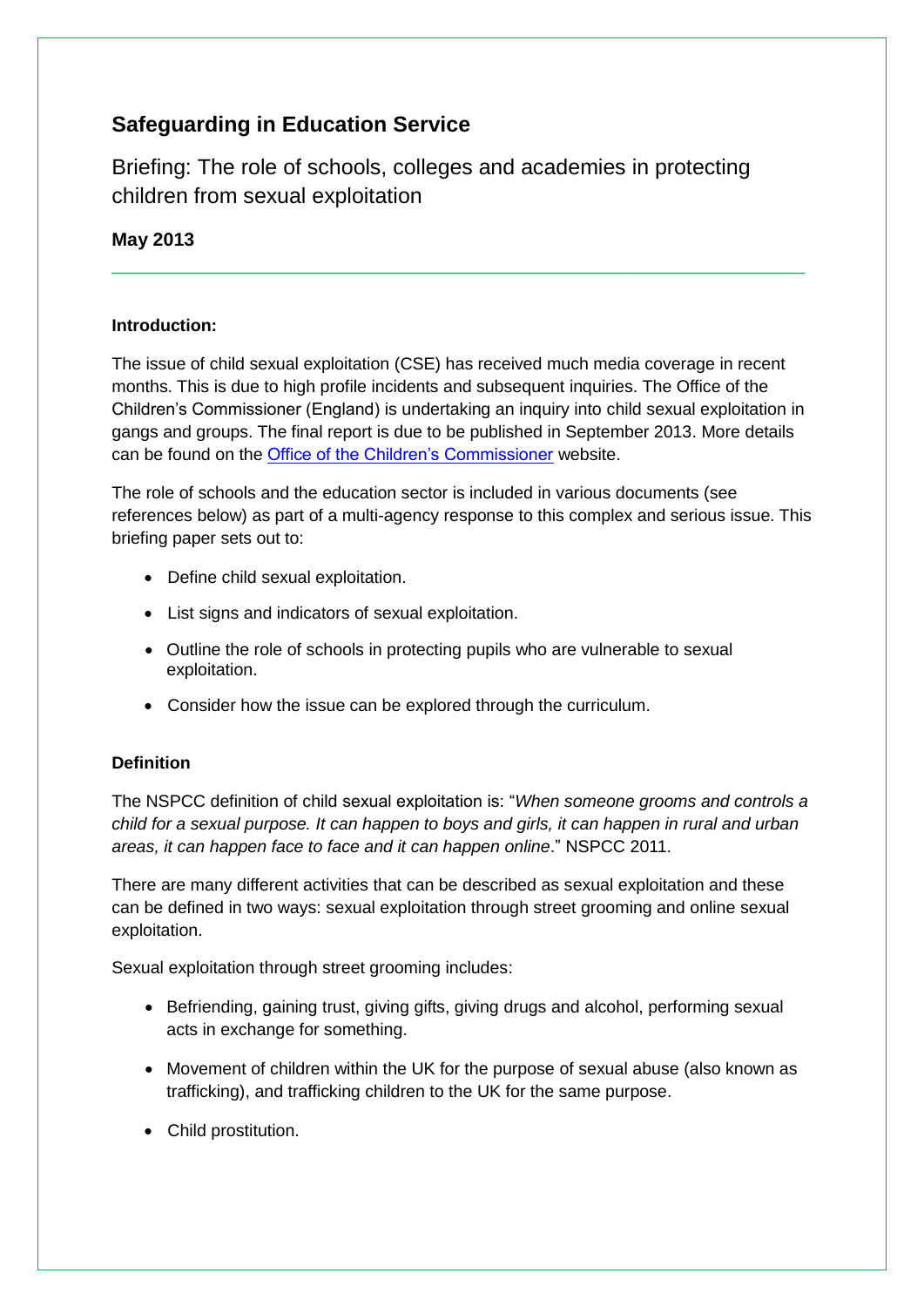Online sexual exploitation includes:

- Befriending through chat rooms, social networking, email and text messages.
- Asking children to participate in non-contact sexual activities online.
- Taking and sharing of indecent images online.
- Using online means to arrange to meet a child in person for the purpose of sexual abuse.

Further detailed information on the nature of child sexual exploitation can be found on [NSPCC Inform.](http://www.nspcc.org.uk/Inform/resourcesforprofessionals/sexualabuse/sexual_exploitation_wda83207.html)

#### **Signs and indicators of child sexual exploitation**

As defined above, child sexual exploitation can affect any child or young person. However, some groups of children and young people are particularly vulnerable. These groups include:

- **.** Looked After Children.
- Those who have been abused in the past.
- Those who are regularly absent from school, have been excluded or who have disengaged from education.
- Refugee and unaccompanied asylum seekers.
- Those with learning difficulties and disabilities.
- Those with mental health difficulties
- Those who use drugs and alcohol.

Children and young people who are being sexually exploited can struggle to understand and identify that they are being sexually exploited. Signs and indicators of child sexual exploitation include:

- Going missing repeatedly.
- Physical injuries (cigarette burns and slash wounds in particular).
- Drug and alcohol misuse.
- Offending.
- Self-harm.
- Rapid change in appearance.
- Unexplained gifts, for example, mobile phones.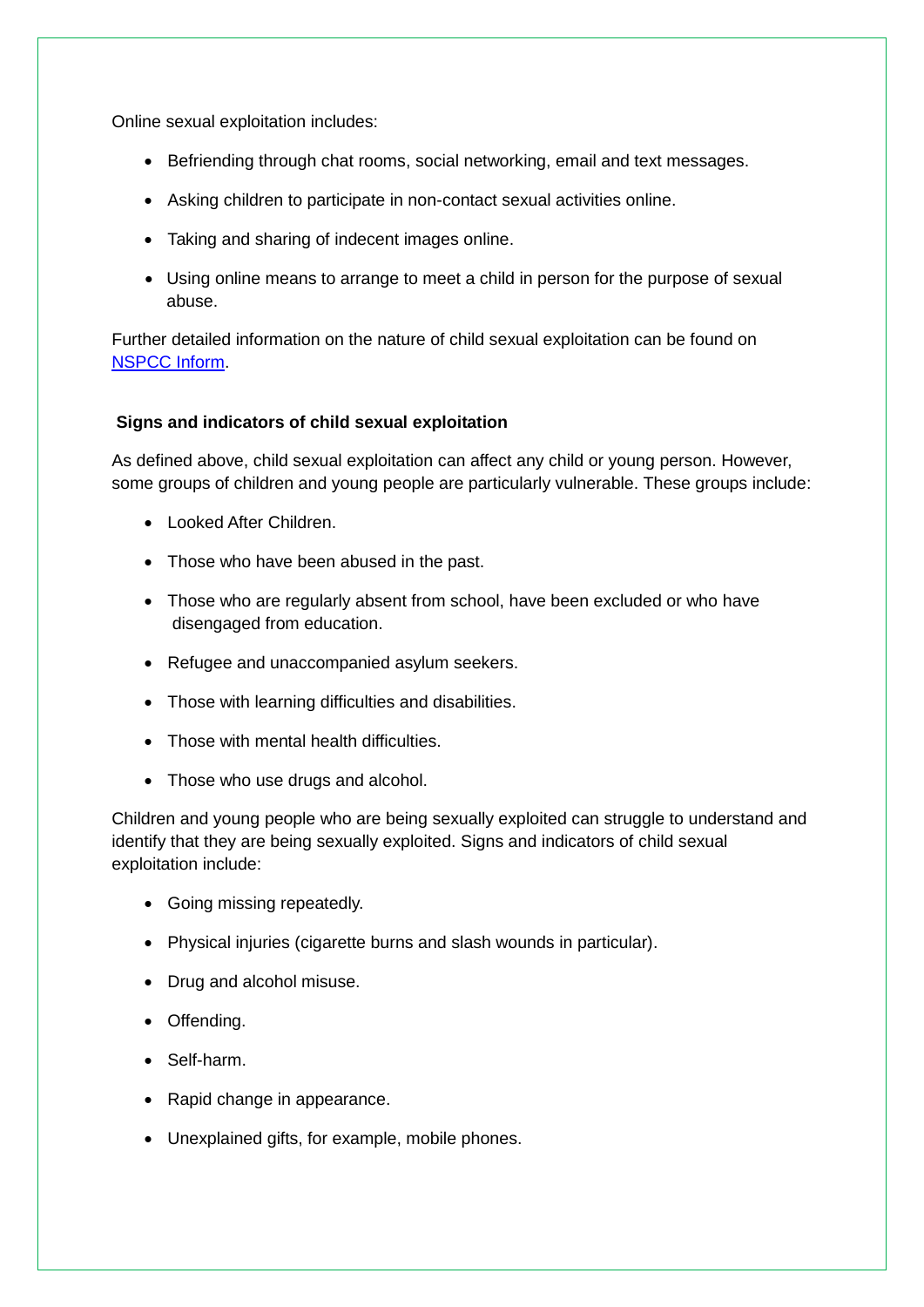- Truanting from school.
- Associating with others who are vulnerable or who are known to be involved with sexual exploitation.

#### **The role of schools in protecting children and young people from sexual exploitation:**

The interim report of the Office of the Children"s Commissioner (OCC) inquiry into sexual exploitation (November 2012) aimed to establish an accurate figure of the victims of sexual exploitation. Over a 14 month period, it identified 2,409 victims and 16,500 children identified as being at risk. Media coverage of this report has largely centred on the controversy surrounding the ethnicity of perpetrators, mainly with reference to the high profile case in Rotherham. This distracts from the extent of the issue and assumptions about ethnicity, age or gender could lead to some children not being identified and protected. Significantly for schools, comments to the Education Select Committee from the OCC in February 2013 indicate that there is reluctance amongst some schools to acknowledge that some bullying in schools amounts to sexual abuse and sexual violence and that this will reflect negatively on the reputation of the school. It may also be that staff in schools find it difficult to comprehend the nature and scale of this type of sexual abuse.

#### **A whole school approach:**

All children and young people are at risk of online sexual exploitation and schools should ensure that their e-safety procedures are robust and that pupils are taught about online risks, how to recognise unsafe online contact and be confident to report any concerns about themselves or peers to staff in school.

A commitment from senior management and governors in the school to deal with the issue of child sexual exploitation is needed to ensure it is done in an appropriate and supportive way. Working with any key contacts in the local authority or from a local specialist agency can help to address gaps in knowledge and can identify useful teaching strategies and resources. Training for all staff to raise awareness of the issue helps to stress the importance of covering the subject, but also consider training/awareness raising sessions for parents perhaps delivered by specialist agencies in conjunction with the school. Working in partnership with the LSCB will help to support the school with any child protection concerns that arise as a result of this area of work. Working with local groups will help to present information that is relevant to the local area. Linking with national events and media coverage of the issue can be a very effective way of engaging young people.

Teaching about difficult and sensitive issues requires confidence and courage. It can be challenging to find the appropriate time and commitment to teaching about sexual exploitation and rather than being taught as a "one off" lesson or set of lessons it needs to be part of the whole school approach to developing positive relationships, confidence and personal safety skills. Involving young people by consulting them about their concerns can help with planning relevant learning experiences. Linking the teaching with relevant school policies, including those on sex and relationships education, e-safety, anti-bullying and child protection will help to ensure clear links with the whole school ethos and also help to take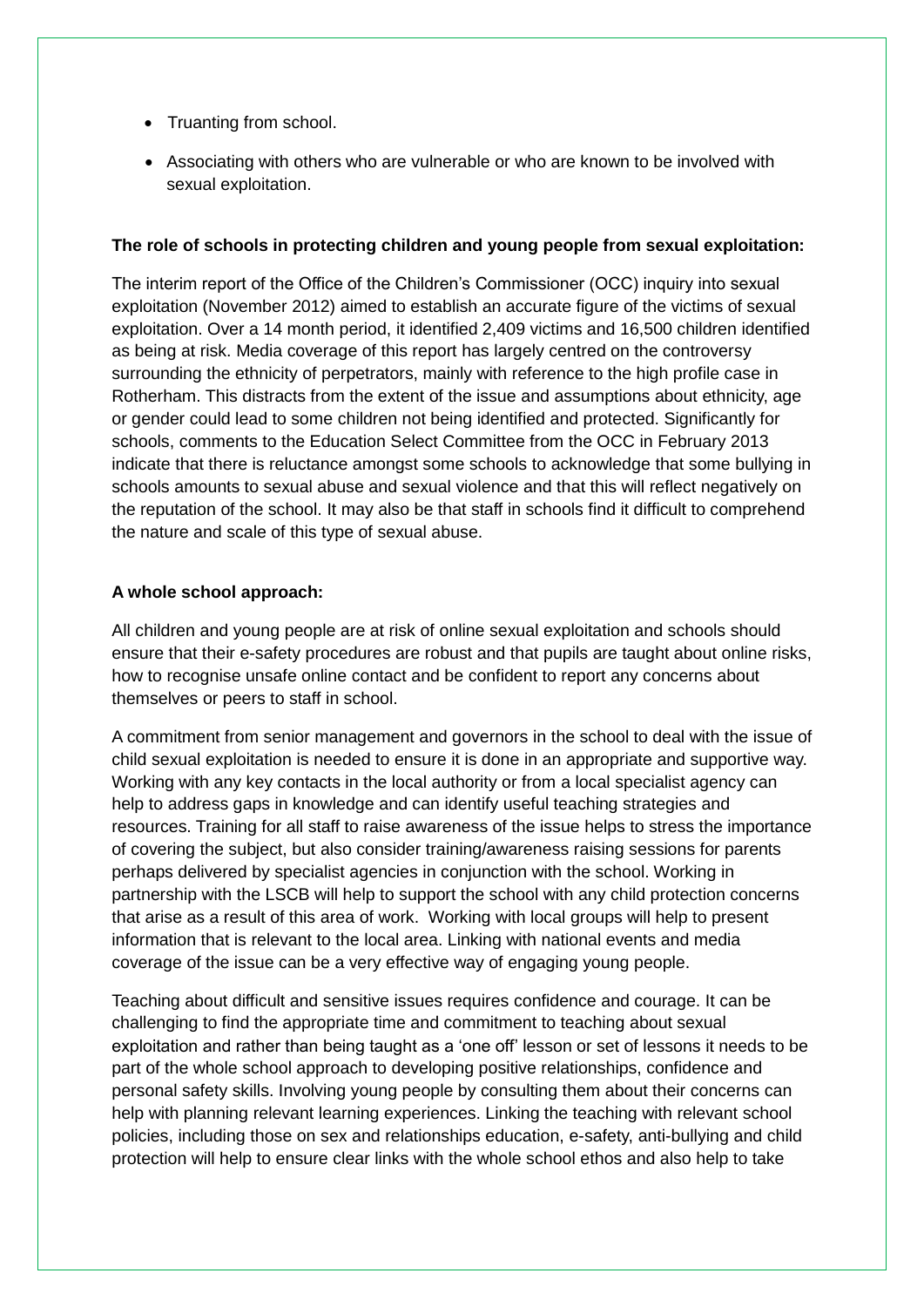account of cultural and faith dimensions.

## **Addressing healthy relationships and sexual exploitation:**

Children and young people need to be taught about healthy relationships and although this is usually taught through the PSHE curriculum, schools can promote healthy friendships and relationships through their whole school ethos, their behaviour policy and anti-bullying work. Schools need to teach pupils how to make positive choices in their relationships and make informed decisions so that they can protect themselves from sexual exploitation. Establishing positive relationships in school will help them to protect themselves but also to be aware of friends who may be at risk. Ofsted will consider whether pupils feel safe and their ability to assess and manage risk appropriately and to keep themselves safe.

The key messages about healthy relationships can be taught to all ages using age and stage appropriate language to explore topics such as friendships, keeping safe, recognising and assessing risk and knowing how and where to get help when there are concerns. The [SEAL](http://webarchive.nationalarchives.gov.uk/20110809101133/nsonline.org.uk/node/87009) materials have been positively regarded for some time in being a useful resource for covering these topics in primary schools.

In secondary schools, a wider range of topics relevant to the age and experiences of young people can be covered. These could include:

- Healthy relationships, respect and responsibilities.
- Raising awareness of unhealthy relationships, sexual exploitation and grooming.
- Understanding of dangerous and exploitative situations.
- Exploring gender stereotypes and gender roles.
- Increase awareness of risk, assessing risk and the consequences of risk taking, including sexual bullying and peer pressure.
- Building skills and confidence in developing positive, healthy relationships.

It is very important that the staff delivering the teaching feel well informed, confident in their subject knowledge and feel comfortable in teaching about a difficult issue. They also need to be familiar with the child protection policy and procedures in school and know how to report any child protection concerns.

# **Creating a safe learning environment:**

As with all areas of sex and relationships education, young people need to feel safe and confident to fully participate in lessons and discussions. The following factors can help to create a safe learning environment:

 Agree ground rules with young people, including confidentiality. Confidentiality should be maintained in line with the school policy and the child protection policy.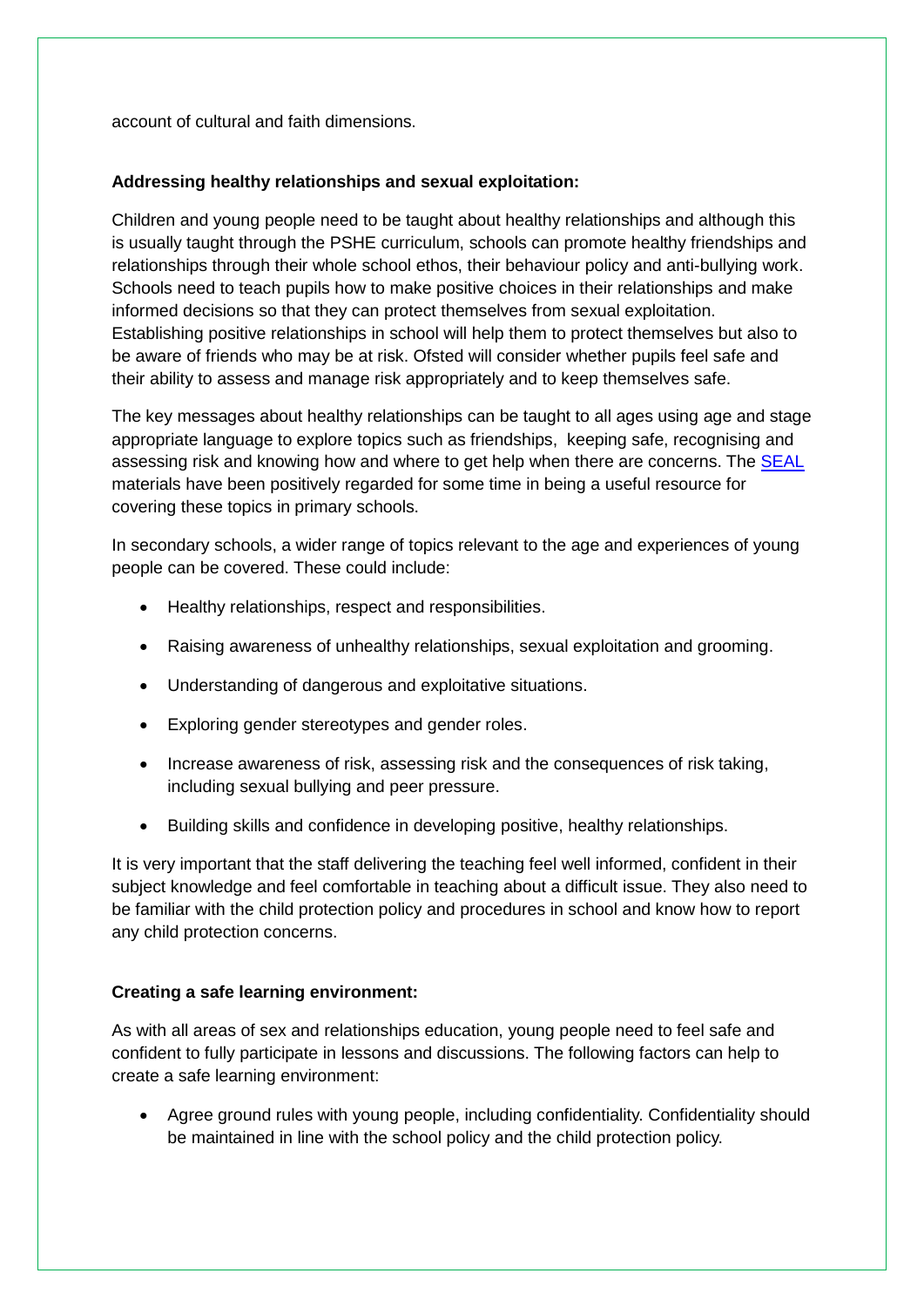- Model behaviour be aware of values and attitudes, preconceptions and feelings. Be prepared to challenge any inappropriate language and attitudes including stereotyping. Recognise diversity within the teaching group and be aware of gender groupings. Consider whether mixed or separate gender groups are appropriate.
- Build trust this sets the tone for lessons and helps to reinforce positive relationships.
- If using external teaching staff, ensure that school based staff are also involved in the lesson(s).

## **Working with parents:**

Sharing concerns with parents may seem to be daunting expectation but schools are often the first agency to notice that a pupil may be at risk. Approaching parents to share concerns is something that schools need to feel confident about. School staff can be a source of support for parents who have concerns about their child"s behaviour, appearance or friends who are not part of the school community. Schools can offer support to parents by listening to their concerns and working with them to access appropriate agencies for further advice and support.

#### **Questions for schools when planning to teach about child sexual exploitation:**

- Have you secured the support of senior management, parents, Governors and young people?
- Have you identified staff training needs to increase knowledge and develop confidence?
- Has the school explored working in partnership with the LSCB and other local specialist agencies?
- Are lessons integrated into the PSHE/SRE or other health and well-being programme in school?
- Is there sufficient time and resources to support the work?
- Have you planned how to create a safe learning environment?
- Have you prioritised topics in consultation with young people's learning needs?
- Are all staff clear about the child protection procedures in school and do you have plans in place to support young people who may disclose?